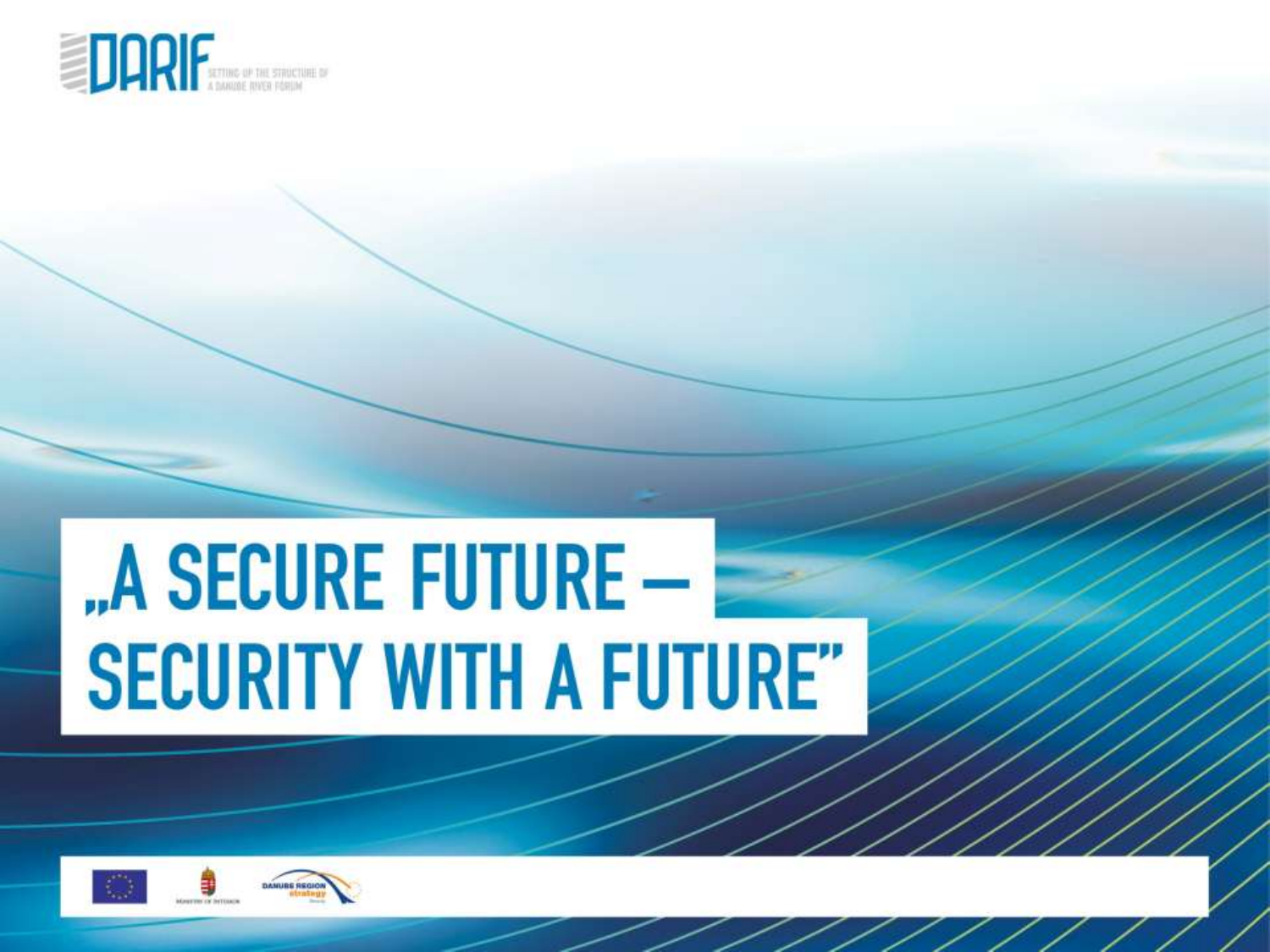

#### "LAW ENFORCEMENT CONTROL EXPERT GROUP – CONTROL EG – Border management and customs control

#### KICK-OFF CONFERENCE

17-19 September 2013, Budapest-Mohács

Lt. colonel Ákos Czuczor National Tax and Customs Administration General Directorate of Deployment dep. general director



 $\overline{\phantom{a}}$ 

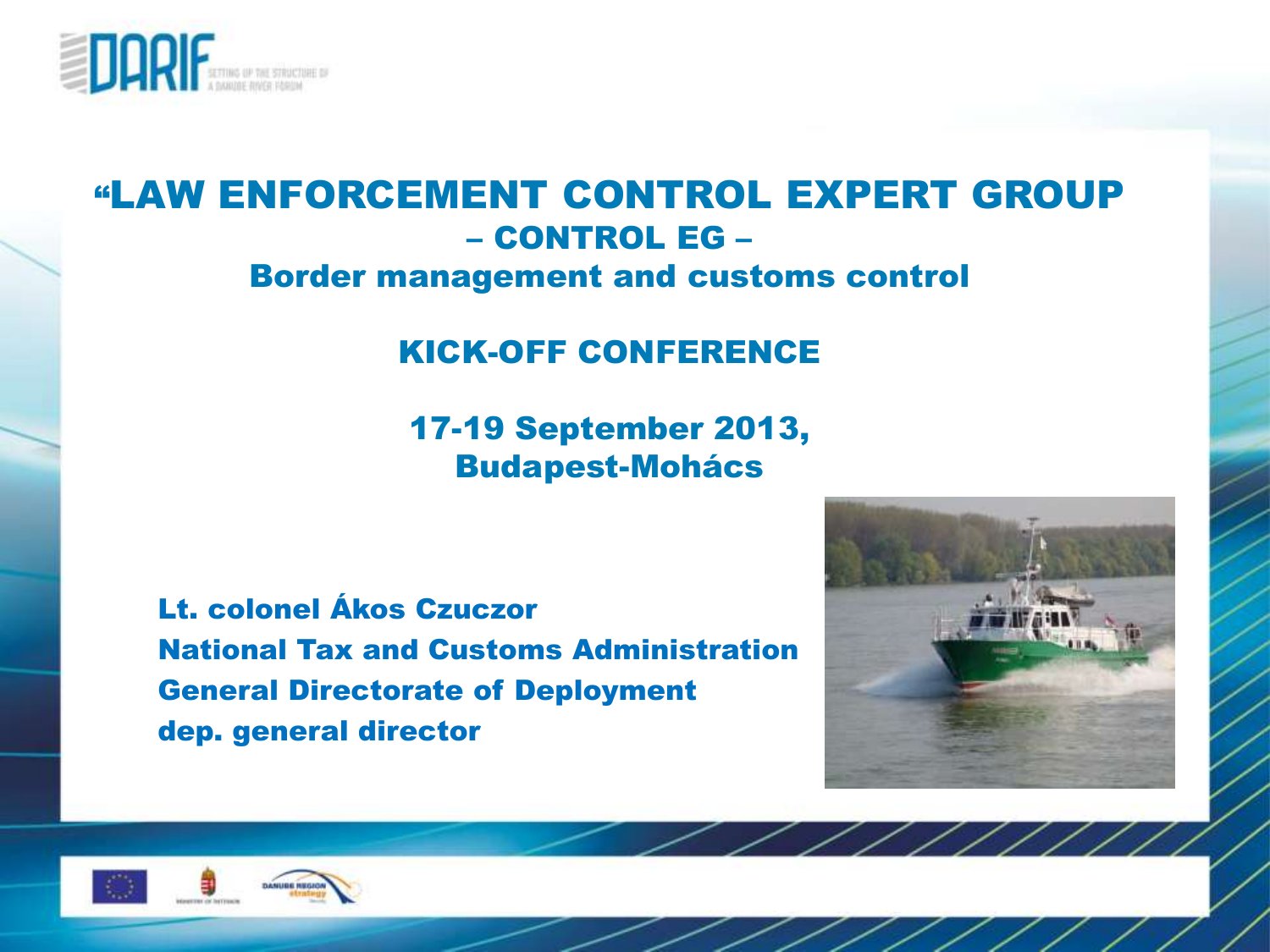

## Aim of Expert Group

To evolve an unified control method, that corresponds to the safety and speedy requirements during the border- and long-range inspections and to create a joint database as well that effectively supports the law enforcement control.





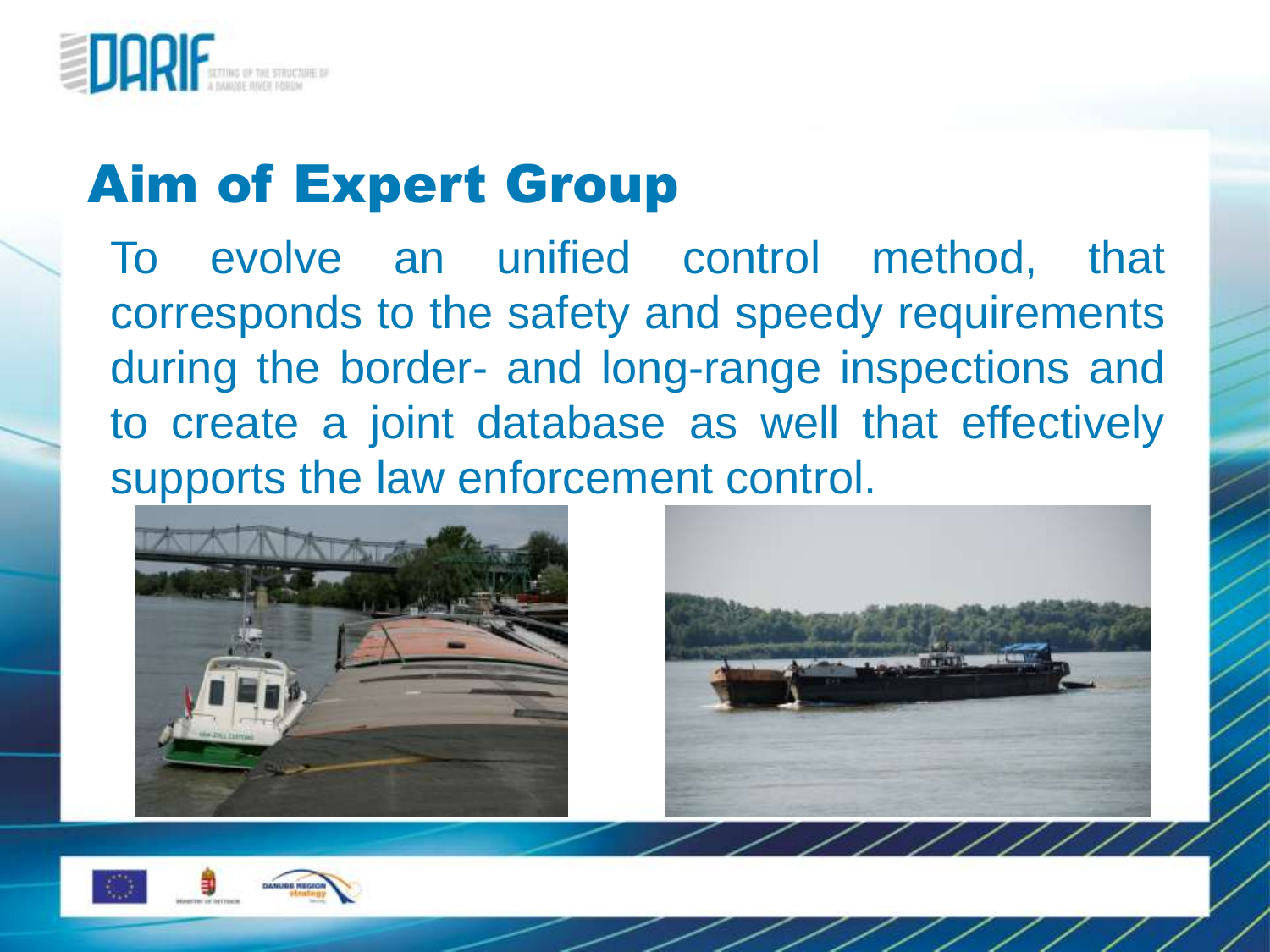

To collect data concerning passengers and staff of waterway traffic for the purpose of risk analysis

To prepare recommendations for a more effective border control via the better co-ordination between the relevant authorities



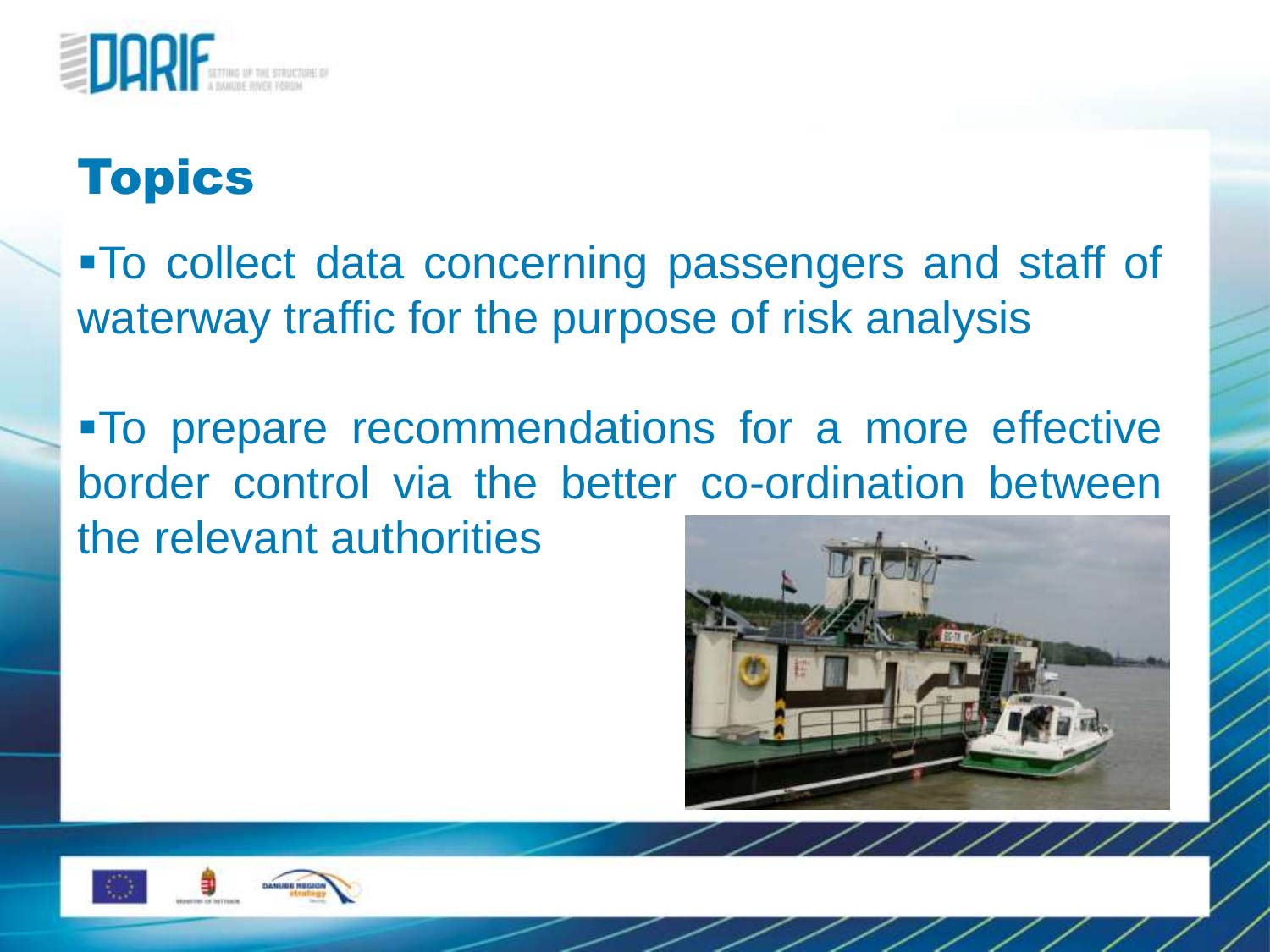

To promote the mutual information on documents required in passenger and freight shipping as well for crossing the borders

To prepare recommendations for searching of hiding places on various types of ships





To elaborate a possible common database on documents

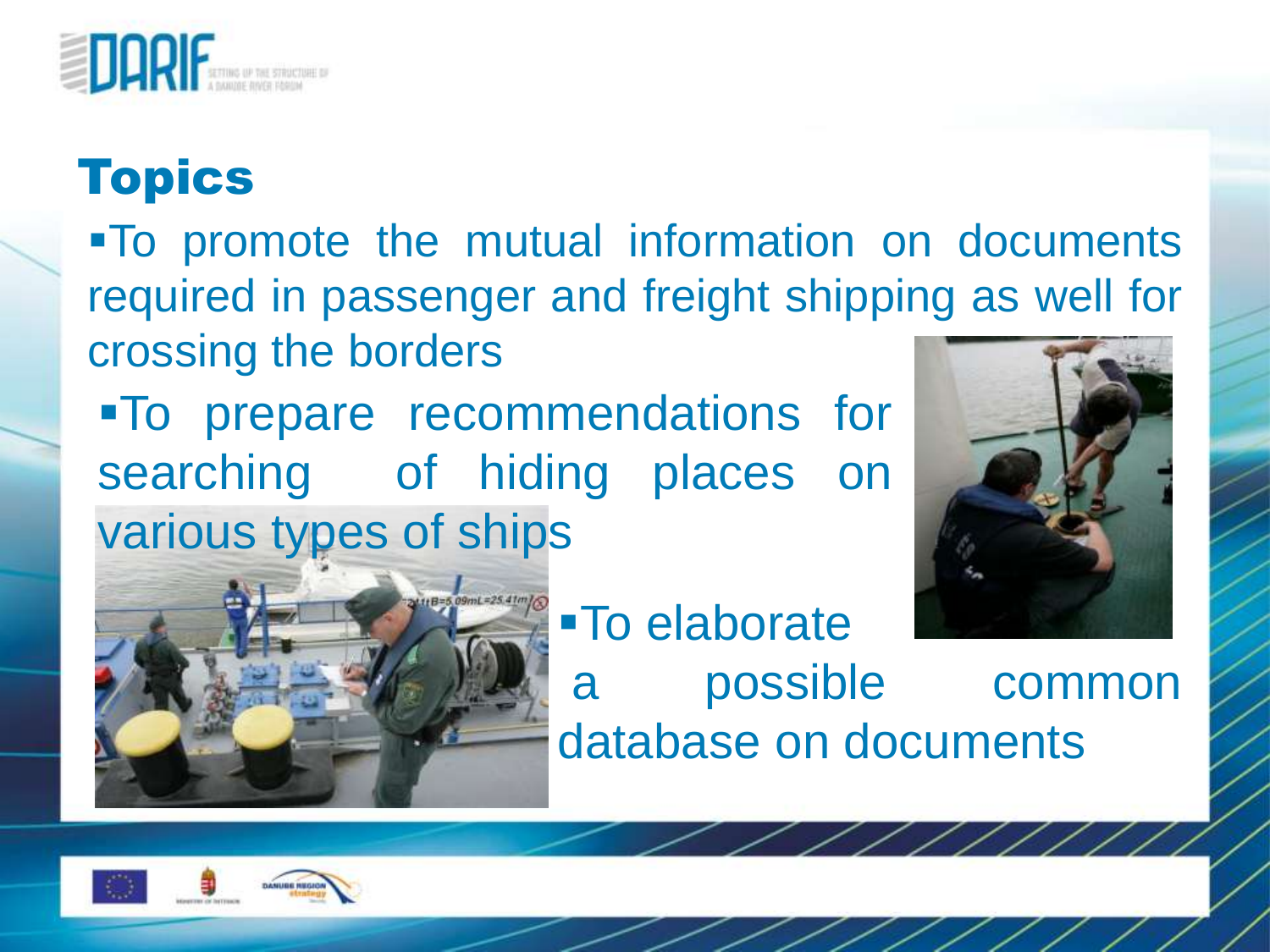

**Gives proposes for the conditions of using unified** documents (book of stocks, logbooks, machine log, fuel and water resource inventory, environmental log)



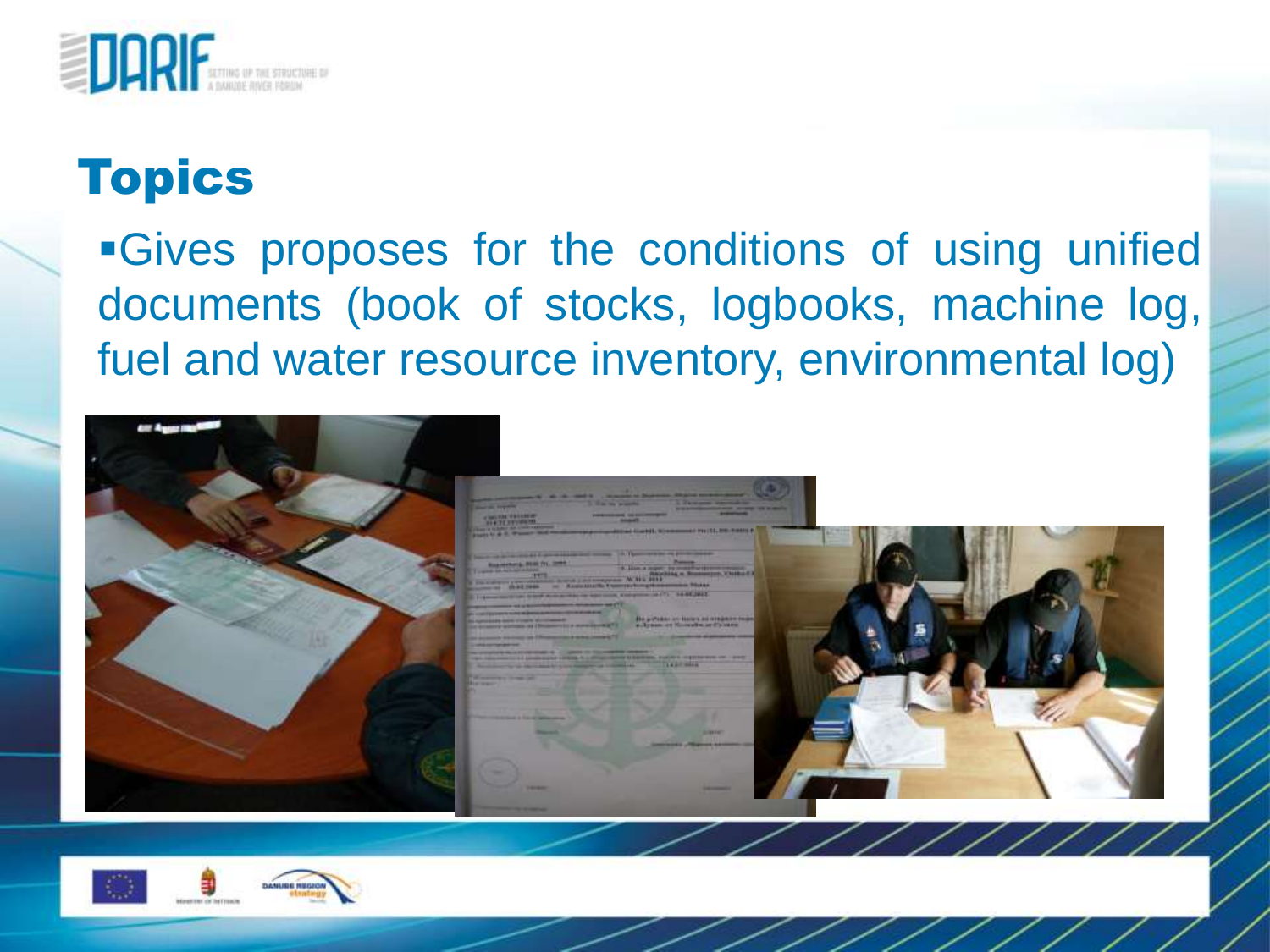

**If proposes that the set of declarations should be** required at the beginning of the inspection: control of tax-free fuel use (additional findings).





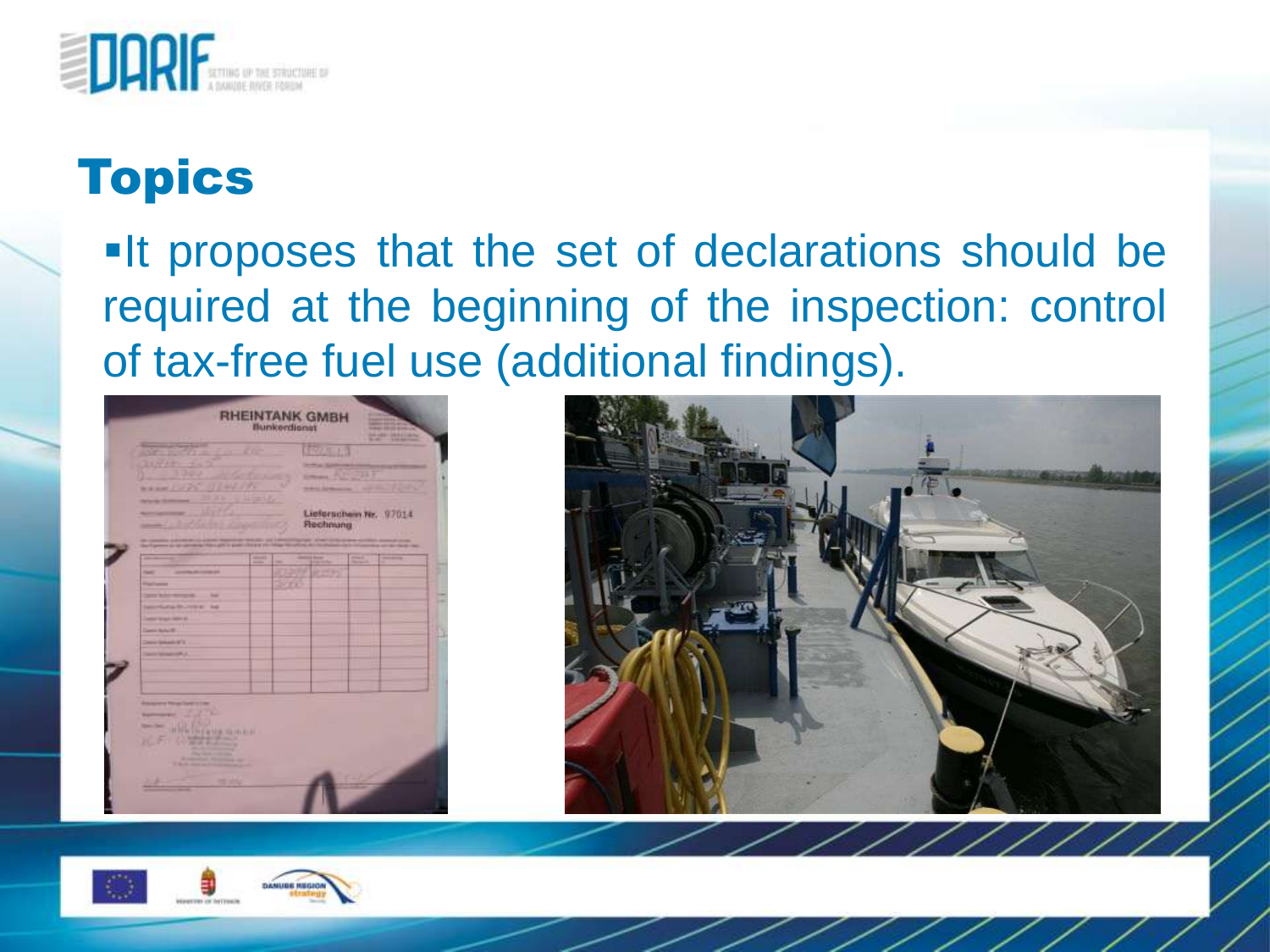

#### To introduce electronic advanced data on departure and arrival.



(At starts, the company will notify the destination of the ship's expected arrival, passengers and crew composition and some details of the vessel and set out details of the consignments in the river information system.)